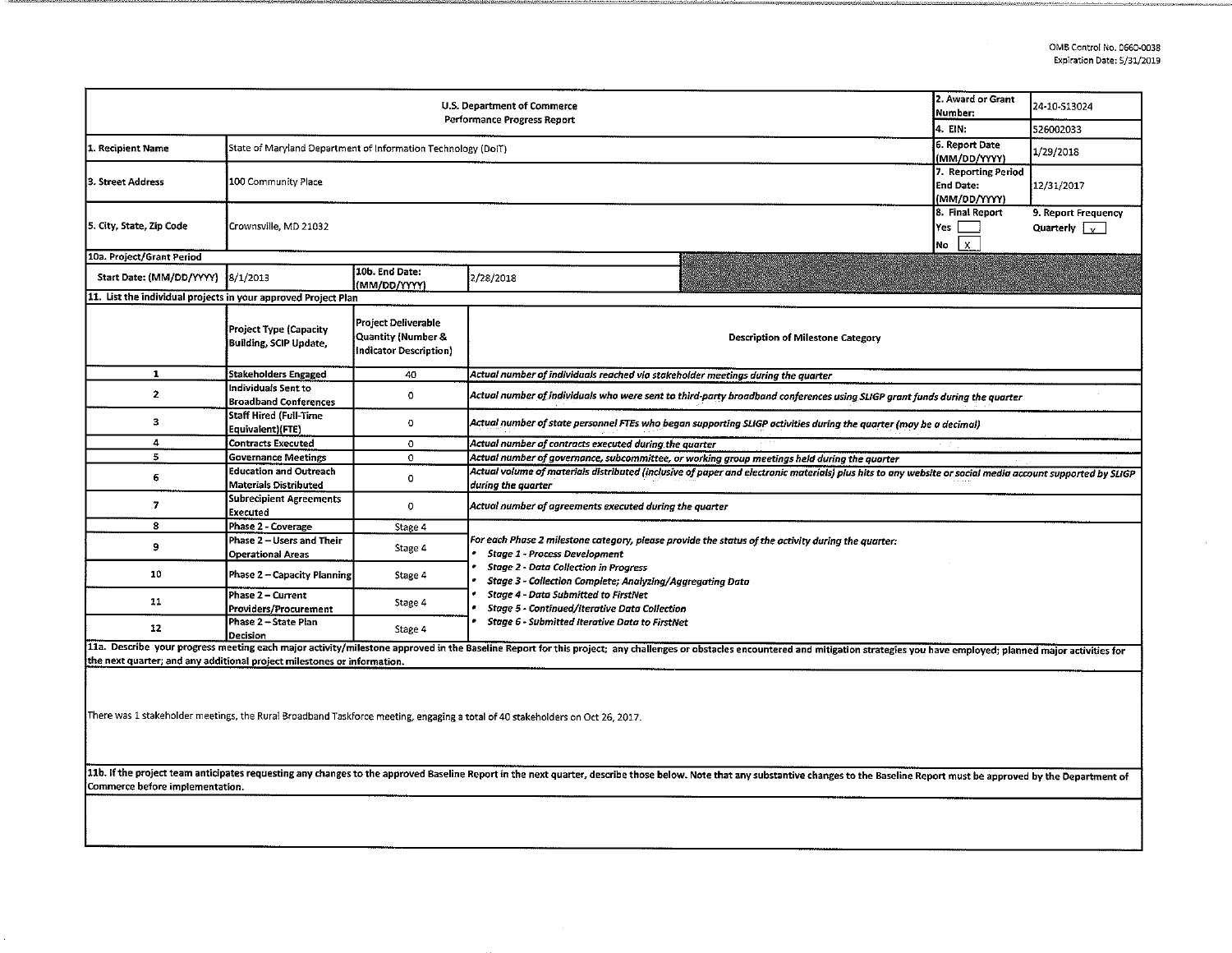$\bar{z}$ 

llc. Provide any other information that would be useful to NTIA as it assesses this project's progress.

On September 18, 2018, Maryland's Governor Larry Hogan announced that Maryland will opt-in early to FirstNet/AT&T building out the RAN in the state.

11d. Describe any success stories or best practices you have identified. Please be as specific as possible.

12. Personnel

12a. If the project is not fully staffed, describe how any lack of staffing may impact the project's time line and when the project will be fully staffed.

| 12b. Staffing Table - Please include all staff that have contributed time to the project. Please do not remove individuals from this table. |                                                                                                    |                                                                                                            |                                                           |                      |                   |                   |                 |                                                |                                                 |  |
|---------------------------------------------------------------------------------------------------------------------------------------------|----------------------------------------------------------------------------------------------------|------------------------------------------------------------------------------------------------------------|-----------------------------------------------------------|----------------------|-------------------|-------------------|-----------------|------------------------------------------------|-------------------------------------------------|--|
| Job Title<br>Assistant Bureau Chief/Chief                                                                                                   | FTE%                                                                                               | Project (s) Assigned                                                                                       |                                                           |                      |                   |                   |                 | Change                                         |                                                 |  |
| Information Officer;<br>Technology and Information<br>Management Command of the<br>Maryland Department of State<br>Police                   | 20                                                                                                 | Law Enforcement SME for FirstNet/SLIGP work                                                                |                                                           |                      |                   |                   |                 | Dedicating less than 1%                        |                                                 |  |
| Department of Information                                                                                                                   |                                                                                                    |                                                                                                            |                                                           |                      |                   |                   |                 |                                                |                                                 |  |
| Technology Radio System<br>Director                                                                                                         | 20                                                                                                 | Dedicated 22.88% in<br>Program Management at the State level for SLIGP<br>Q15                              |                                                           |                      |                   |                   |                 |                                                |                                                 |  |
| Department of Information<br>Technology Systems Engineer                                                                                    | 30                                                                                                 | Engineering and program management support at the State level for FirstNet work<br>Dedicating less than 1% |                                                           |                      |                   |                   |                 |                                                |                                                 |  |
| Department of Information                                                                                                                   |                                                                                                    |                                                                                                            |                                                           |                      |                   |                   |                 |                                                |                                                 |  |
| Technology GIS Deputy<br>Director                                                                                                           | 10                                                                                                 |                                                                                                            | GIS support at the State level<br>Dedicating less than 1% |                      |                   |                   |                 |                                                |                                                 |  |
| Department of Information                                                                                                                   |                                                                                                    |                                                                                                            |                                                           |                      |                   |                   |                 |                                                |                                                 |  |
| Technology Radio System                                                                                                                     |                                                                                                    | Grant administration                                                                                       |                                                           |                      |                   |                   |                 |                                                | Dedicated 0.6% in Q15                           |  |
| Agency Coordinator                                                                                                                          | >1                                                                                                 |                                                                                                            |                                                           |                      |                   |                   |                 |                                                |                                                 |  |
| Department of Information<br>Technology Radio System<br>Procurement Specialist                                                              | >1                                                                                                 | Grant administration                                                                                       | Dedicated 0.6% in Q15                                     |                      |                   |                   |                 |                                                |                                                 |  |
| Department of Information                                                                                                                   |                                                                                                    |                                                                                                            |                                                           |                      |                   |                   |                 |                                                |                                                 |  |
| Technology Reimbursable,<br>Capital                                                                                                         |                                                                                                    | Grant administration<br>Dedicated 0.2% in Q15                                                              |                                                           |                      |                   |                   |                 |                                                |                                                 |  |
| <b>RF Billing Assistant</b>                                                                                                                 | >1                                                                                                 |                                                                                                            |                                                           |                      |                   |                   |                 |                                                |                                                 |  |
| Department of Information<br>Technology Special Fund<br>Management, Capital<br><b>Travel Coordinator</b>                                    | >1                                                                                                 | Grant administration<br>Dedicated 0.2% in Q15                                                              |                                                           |                      |                   |                   |                 |                                                |                                                 |  |
|                                                                                                                                             |                                                                                                    |                                                                                                            |                                                           |                      |                   |                   |                 |                                                |                                                 |  |
| 13. Subcontracts (Vendors and/or Subrecipients)                                                                                             |                                                                                                    |                                                                                                            |                                                           |                      |                   |                   |                 |                                                |                                                 |  |
| 13a. Subcontracts Table - include all subcontractors. The totals from this table must equal the "Subcontracts Total" in Question 14f.       |                                                                                                    |                                                                                                            |                                                           |                      | Contract          |                   |                 |                                                |                                                 |  |
| Name                                                                                                                                        | <b>Subcontract Purpose</b>                                                                         |                                                                                                            | Type<br>(Vendor/Subrec.)                                  | RFP/RFQ Issued (Y/N) | Executed<br>(Y/N) | <b>Start Date</b> | <b>End Date</b> | <b>Total Federal Funds</b><br><b>Allocated</b> | <b>Total Matching Funds</b><br><b>Allocated</b> |  |
| Integrity Consulting                                                                                                                        | <b>Broadband Technical SME</b>                                                                     |                                                                                                            | Contractor                                                | Y                    | N                 | 12.9.14           | 7.31.16         | \$0.00                                         | \$0.00                                          |  |
| University of Maryland Center<br>for Health and Homeland<br>Security                                                                        | Broadband Outreach Administrator, Regional<br>Coordinators, and Grants Management                  |                                                                                                            | Contractor                                                | N                    | Y                 | 8.1.13            | 2.28.17         | \$764,975.97                                   | \$33,756.03                                     |  |
| Western Maryland Regional<br>Coordinator and Exercise<br>Director (Allegany County)                                                         | Western MD Regional Outreach coordinator, exercise<br>development, and data collection activities. |                                                                                                            | Contractor                                                | N                    | Y                 | 10.30.14          | 7.31.16         | S75,000.00                                     | \$0.00                                          |  |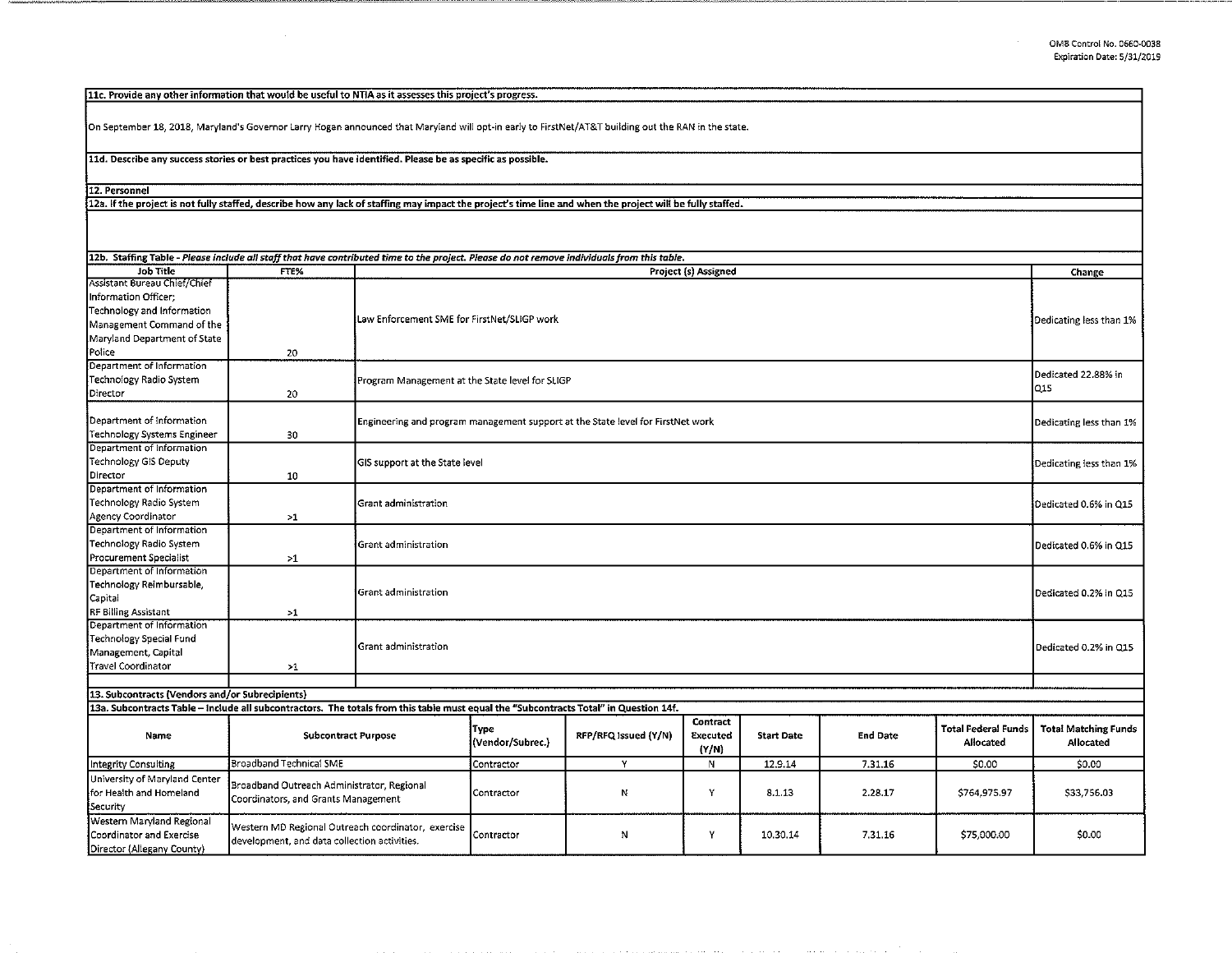| Salisbury State University<br>(ESRGC)                                       | Broadband Website and Mapping and Data Collection<br>Analysis | Contractor |  | Y (Task<br>Order<br>MOU) | 6.5.14  | 3.31.17 | \$349,274.03 | \$0.00      |
|-----------------------------------------------------------------------------|---------------------------------------------------------------|------------|--|--------------------------|---------|---------|--------------|-------------|
| IAII Hazards Consortium                                                     | Regional Coordination for MACINAC                             | Contractor |  |                          | 9.25.14 | 7.31.16 | \$90,750.00  | \$0.00      |
| Motorola and Skyline                                                        | Coverage Objectives Analysis: MD FIRST Maps,                  | Contractor |  |                          | 3.25.15 | 1.31.18 | \$0.00       | \$63,374,00 |
| 13b. Describe any challenges encountered with vendors and/or subrecipients. |                                                               |            |  |                          |         |         |              |             |
|                                                                             |                                                               |            |  |                          |         |         |              |             |
|                                                                             |                                                               |            |  |                          |         |         |              |             |